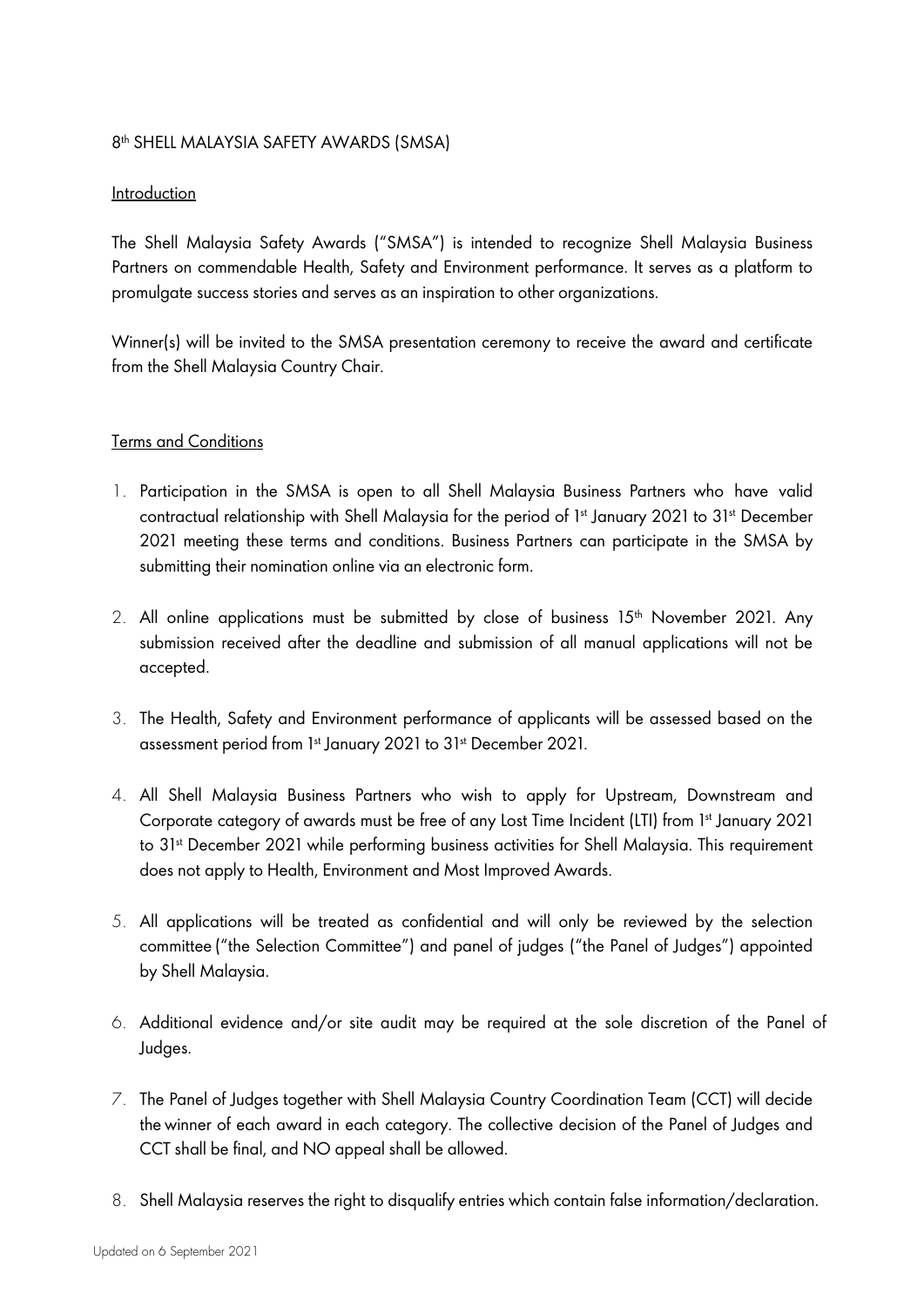- 9. Shell Malaysia has the right to withhold or refuse an award to any participating Business Partners due to an occurrence of any major or serious accident/incident between end date of the assessment period and date of award presentation.
- 10. Shell Malaysia reserves the right to not present any of the awards in any one (1) or more categories.
- 11. Shell Malaysia may, at its discretion make a post-award press statement and/or seek media coverage whereby the name of award winners may be disclosed to the press/media.
- 12. Shell Malaysia has the right to use the video, photo, certification etc., which was submitted as evidence in the nomination process, as material for the award presentation and celebration.
- 13. Tangible results and business impact are critical elements for successful nominations.
- 14. Category finalists may be notified personally by a phone call or email prior to the award ceremony. The award presentation and celebration will be held on 24<sup>th</sup> March 2021 in a virtual ceremony.

# Categories of Awards

There are 7 categories of awards, namely, Upstream, Downstream & Integrated Gas, Corporate, Health, Environment, Most Improved and Sustained Performance Merit Award.

Upstream, Downstream & Integrated Gas and Corporate will have three (3) award tiers each, i.e. Gold, Silver and Bronze.

Health, Environment, Most Improved and Sustained Performance will have only one (1) merit award tier each.

|  | Upstream |
|--|----------|
|--|----------|

| <b>Business Grouping</b>            | Example of Company                           |
|-------------------------------------|----------------------------------------------|
| <b>Exploration &amp; Production</b> | Sarawak Shell Berhad (SSB)                   |
| Project & Technology                | Sabah Shell Petroleum Company Limited (SSPC) |

# II. Downstream & Integrated Gas

| <b>Business Grouping</b> | Example of Company                    |
|--------------------------|---------------------------------------|
| Trading & Supply, Global | Shell MDS (Malaysia) Sdn. Bhd. (SMDS) |
| Commercial, Chemicals,   | Shell Malaysia Trading Sdn. Bhd.      |
| Retail                   | Shell Timur Sdn. Bhd.                 |
|                          | Shell New Ventures Sdn. Bhd.          |